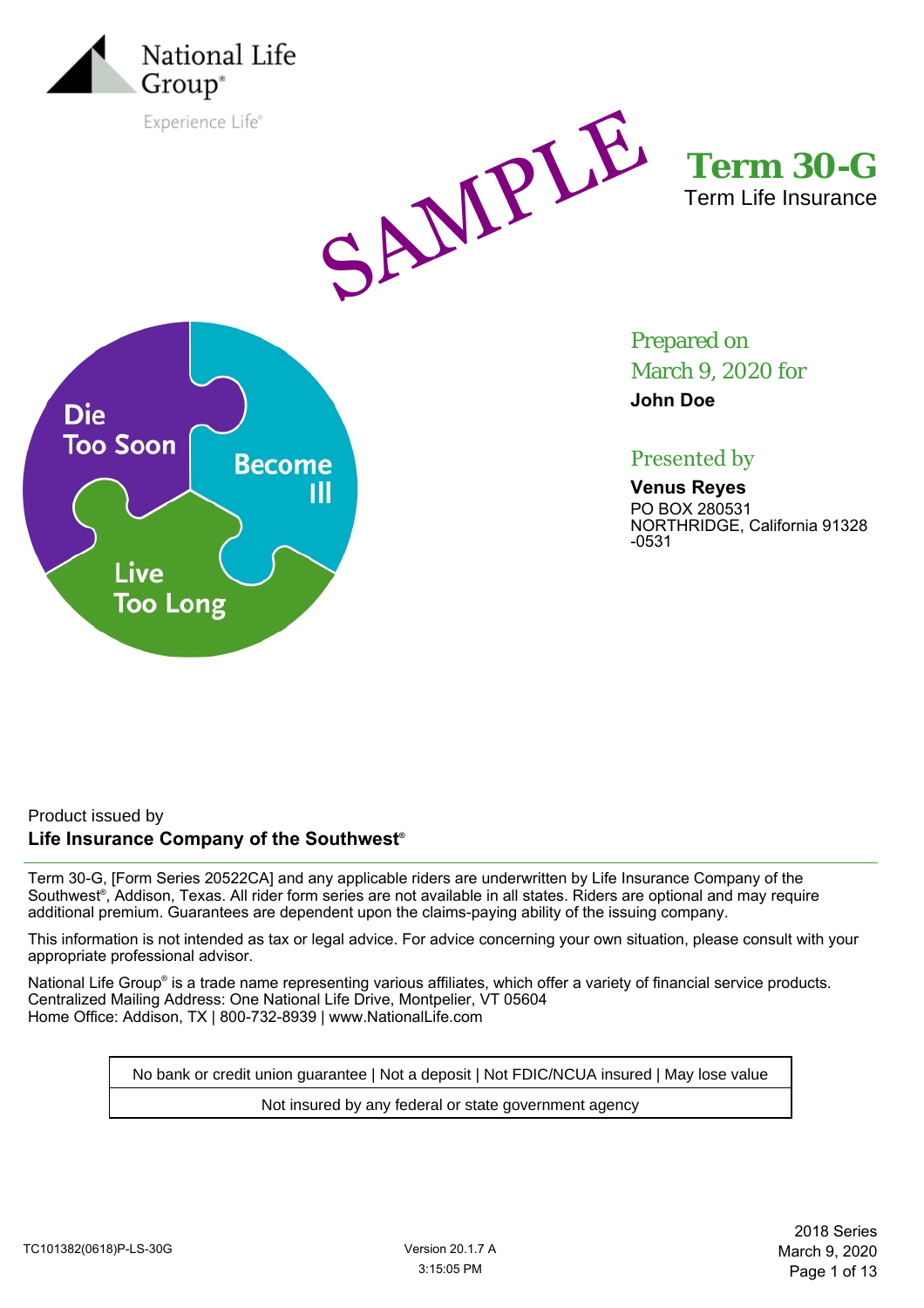**Our term life insurance** is an affordable way to provide financial security for those who depend on you. It can give you the peace of mind that comes with knowing your loved ones will be protected in the event you die prematurely. Our optional Accelerated Benefit Riders can help you financially if you suffer from a qualifying Terminal, Chronic, Critical Illness or Critical Injury<sup>1</sup>.

#### **Our term products may be ideal for those who:**

- Want low cost life insurance with guaranteed<sup>2</sup> premiums for a specified period of time.
- Want additional death benefit to supplement permanent life coverage.
- Require a larger amount of insurance but it isn't within your budget right now.
- Are interested in purchasing term life insurance at a low cost and have the option of converting to a permanent policy in the future with no additional evidence of insurability<sup>3</sup>.
- Are interested in purchasing term life insurance with optional riders that can provide living benefits in the event of an illness that is terminal, chronic, or critical, or in the event of a critical injury.

#### **The death benefit can be used to:**

- Protect your home
- Protect your children until they are grown
- Protect your business
- Protect your family now at an affordable cost with the option to convert to permanent in the future
- Help fund college tuition
- Help supplement a spouse's income

We can help you meet your<br>insurance needs.

1 Accelerated Benefit Riders are optional, available with no additional premium, and may not be available in all states. Please refer to the Narrative Summary for details regarding the Accelerated Benefit Riders available in the state selected for this presentation.

2 Guarantees are dependent upon the claims-paying ability of the issuing company.

3 Additional coverage or additional riders added to the converted policy may require additional underwriting. All riders may not be available in all states or on all products.

**Life Insurance Company of the Southwest, Addison, TX 75001**

This Statement is not complete without all pages.

This Statement is valid for 30 days. 2018 Series Page 2 of 13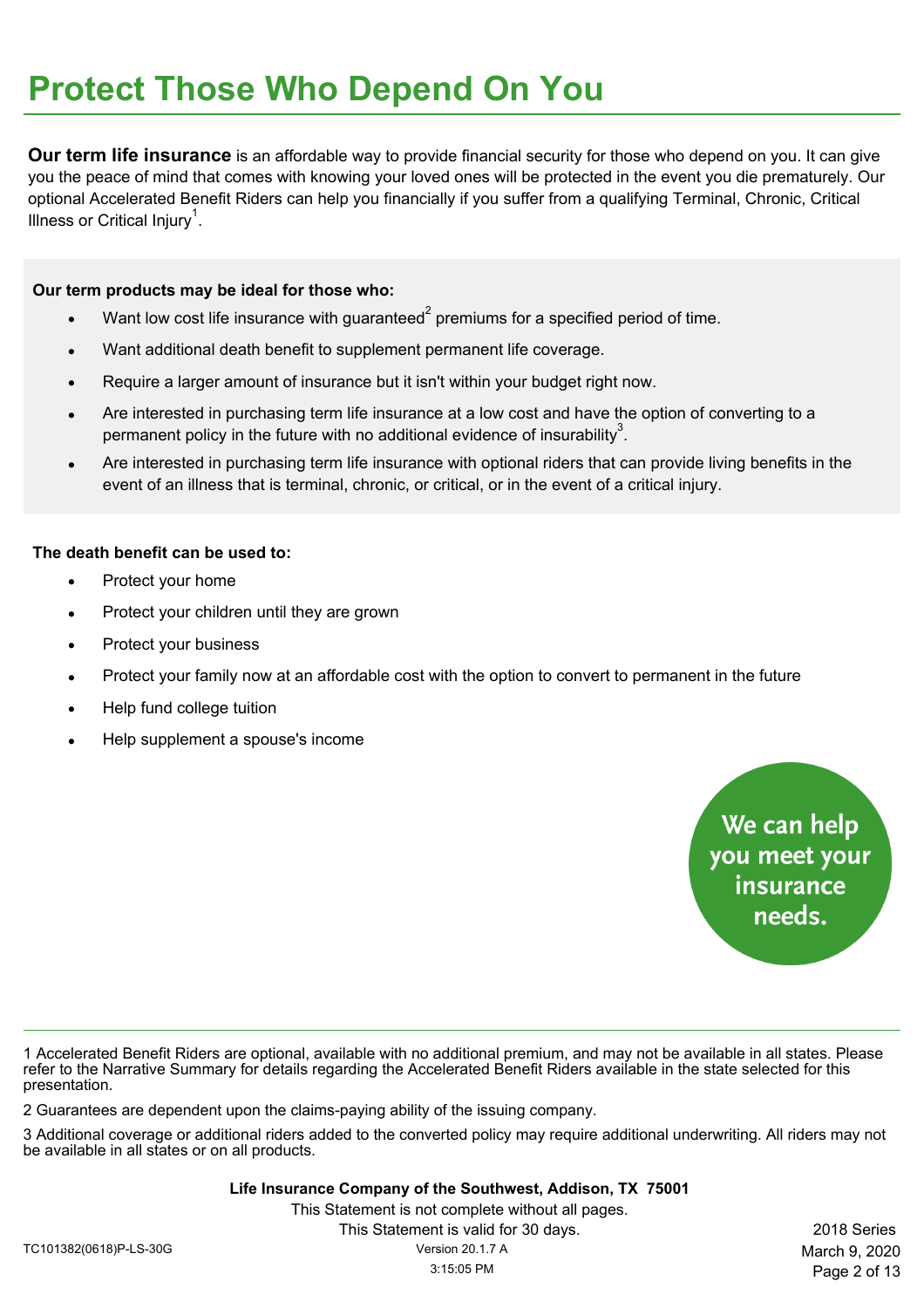# Term 30-G Term Life Insurance

John Doe **Face Amount:** \$200,000 Male 25 Standard Non-Tobacco **Initial Premium: \$32.65 Monthly** 

# **Summary of Coverages**

**Riders:** ABR **State:** California

# **Life Insurance Money for those who depend on you**

• **Death Protection \$200,000** for John Doe



Die **Too Soor** 



## **Accelerated Living Benefits** Money for a Terminal, Chronic, Critical Illness or Critical Injury<sup>1</sup>

*See the following page for more details on these benefits.*

- Accelerated Benefits Rider for **Terminal Illness**
- Accelerated Benefits Rider for **Chronic Illness**
- Accelerated Benefits Rider for **Critical Illness**
- Accelerated Benefits Rider for **Critical Injury**

#### **Conversion Privileges If your needs change, convert from Term to Permanent Insurance**

No cost conversion feature allows you to convert your term policy to a Life Insurance Company of the Southwest permanent insurance product with no additional evidence of insurability.

The conversion period ends 20 years from the term policy date of issue or age 70 if sooner. Unlike term insurance, permanent insurance builds cash value which can be accessed using policy loans and withdrawals during your lifetime for emergencies, to take advantage of opportunities, or to supplement your retirement income.

The new permanent policy will be issued at an equivalent rate class regardless of changes in health.

#### **The use of one benefit may reduce or eliminate other policy and rider benefits. The ability to accelerate the death benefit will end when the life insurance policy is terminated.**

Riders are optional and may require additional premium.

This presentation is not valid unless accompanied by a complete Statement of Policy Cost and Benefit Information. Please see the Ledger for guaranteed values and other important information.

1 Accelerated Benefit Riders are optional, available with no additional premium, and may not be available in all states. Please refer to the Narrative Summary for details regarding the Accelerated Benefit Riders available in the state selected for this presentation.

**Life Insurance Company of the Southwest, Addison, TX 75001** This Statement is not complete without all pages. This Statement is valid for 30 days. 2018 Series TC101382(0618)P-LS-30G Version 20.1.7 A March 9, 2020

Page 3 of 13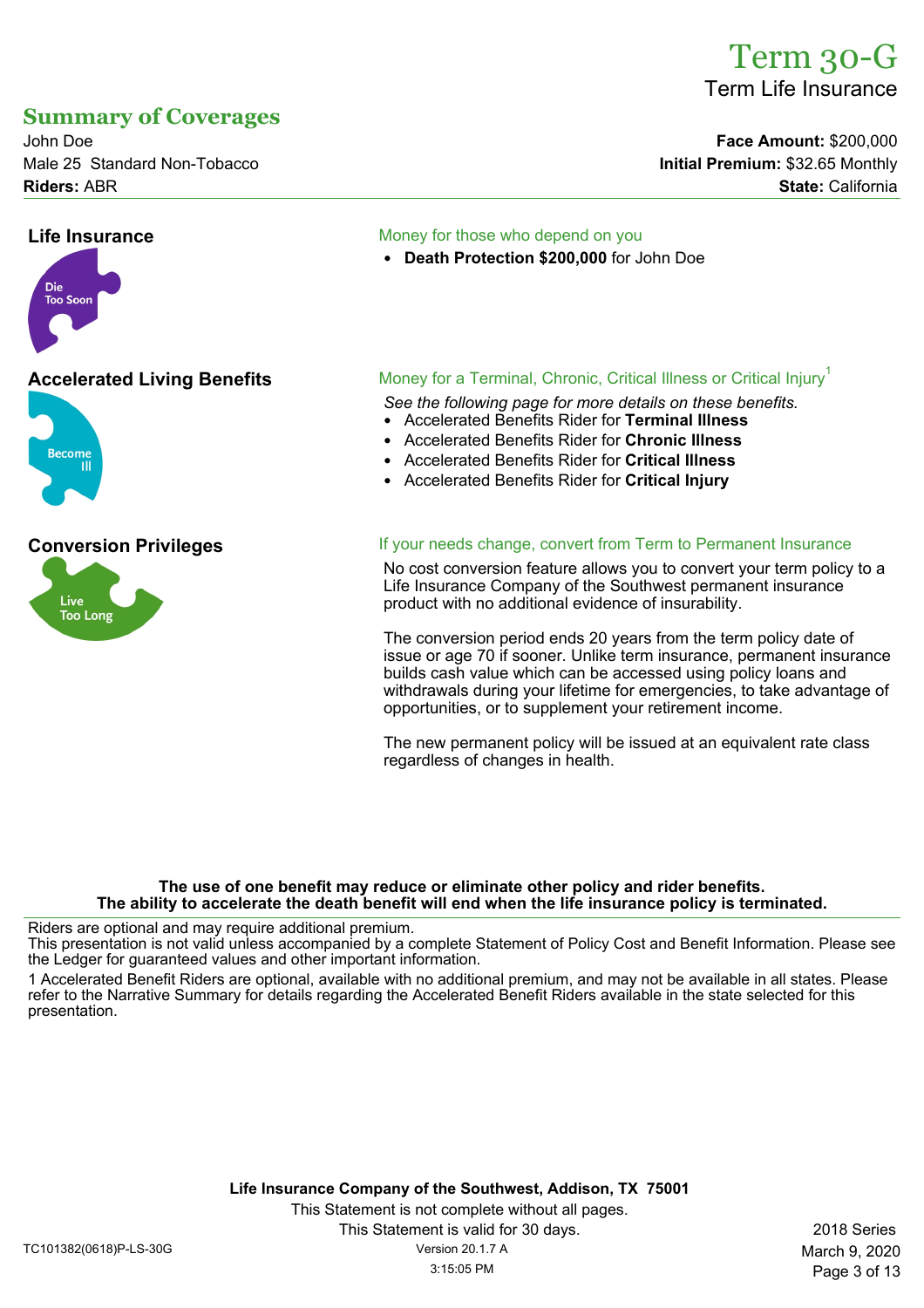# Term 30-G Term Life Insurance

# **Summary of Coverages**

John Doe **Face Amount:** \$200,000 Male 25 Standard Non-Tobacco **Initial Premium:** \$32.65 Monthly **Riders:** ABR **State:** California

The optional Accelerated Benefit Riders (ABR) offer you flexibility to access your death benefit if you have a qualifying Terminal, Chronic, Critical Illness or Critical Injury<sup>1</sup>

#### Terminal Illness

As an example, if the full, available death benefit is accelerated, the discounted benefit for John Doe (Base) would be about **\$171,504** at age **30.**

#### Chronic Illness

As an example, if the full, available death benefit is accelerated each month, the monthly discounted benefits for John Doe (Base) are projected to be:

| Age 27: \$704 | Age 29: \$757 | Age 31: \$820 | Age 35: \$972 |
|---------------|---------------|---------------|---------------|
|               |               |               |               |

#### Critical Illness OR Critical Injury

As an example, if the full, available death benefit is accelerated, the discounted benefits for John Doe (Base) are projected to be:

| <b>Age</b> | Category 1 Minor <sup> </sup> | Category 2 Moderate   Category 3 Severe |          | <b>Category 4 Life Threatening</b> |
|------------|-------------------------------|-----------------------------------------|----------|------------------------------------|
| 27         | \$1.829                       | \$35,741                                | \$92,388 | \$162,330                          |
| 29         | \$2,385                       | \$36,987                                | \$93,037 | \$162,330                          |
| 31         | \$2,992                       | \$38,397                                | \$93,814 | \$162,329                          |
| 35         | \$4,308                       | \$41,684                                | \$95,764 | \$162,324                          |

You can accelerate up to 100% of the death benefit, subject to an ABR Benefit limit of \$1,500,000 for terminal and chronic illness and an ABR Benefit limit of \$1,000,000 for critical illness and critical injury on the total death benefit accelerated under all policies on the life of the insured. Any claim for critical illness or critical injury benefits for a given Qualifying Event must be filed within 365 days following the occurrence of such Qualifying Event. For chronic illness, the death benefit you can accelerate is subject to a monthly limit to the lesser of 2% of the discounted death benefit or \$30,000. The death benefit will be reduced by the amount of the death benefit you decide to accelerate. A discount factor will be applied to the death benefit accelerated because it is being paid prior to the actual death benefit. As a result, the actual benefit paid will be less than the amount of death benefit accelerated. Please refer to the Narrative Summary for further information about these riders.

#### **The use of one benefit may reduce or eliminate other policy and rider benefits. The ability to accelerate the death benefit will end when the life insurance policy is terminated.**

The sample benefits shown assume current accelerated benefits mortality table and interest at 6.5%. The benefits and values shown above are not guaranteed. The assumptions on which they are based are subject to change by the insurer. Actual results may be more or less favorable. This presentation is not valid unless accompanied by a complete Statement of Policy Cost and Benefit Information.

1 Accelerated Benefit Riders are optional, available with no additional premium, and may not be available in all states. Please refer to the Narrative Summary for details regarding the Accelerated Benefit Riders available in the state selected for this presentation.

**Life Insurance Company of the Southwest, Addison, TX 75001**

This Statement is not complete without all pages.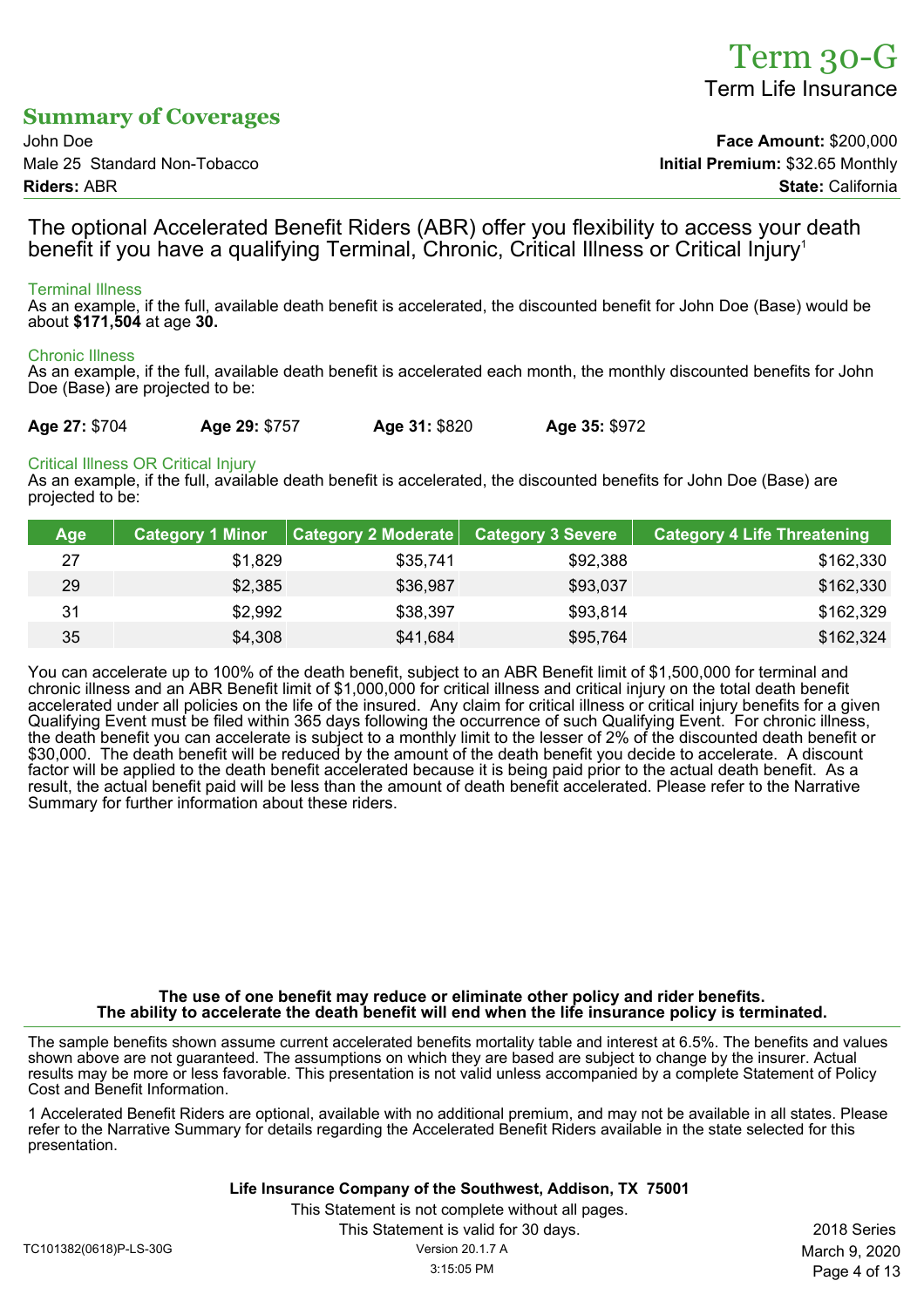### STATEMENT OF POLICY COST AND BENEFIT INFORMATION

# Term 30-G Term Life Insurance

Page 5 of 13

# **Narrative Summary**

John Doe **Face Amount:** \$200,000 Male 25 Standard Non-Tobacco **Initial Premium:** \$32.65 Monthly **Riders:** ABR **State:** California

## **Plan Description**

Term 30-G [Form Series 20522CA], is a term life insurance policy that is annually renewable to age 95. Premiums are level for the first 30 years and increase annually thereafter to attained age 95. This policy has no cash value and no dividends are payable.

This policy is convertible during the first 20 years from the date of issue or until age 70 if earlier, but in no case less than 5 years from date of issue, without evidence of insurability to any single life permanent plan of life insurance then sold by us.

## **Premium Payment Options**

This statement assumes premiums are paid on a monthly basis and are received at the beginning of each billing period.

Your yearly cost will be higher if you choose to pay premiums more frequently than annually. For example, the additional amount you will pay in the first year is as follows:

| <b>Premium</b><br><b>Frequency</b> | <b>Number of</b><br>payments<br>per year | <b>Amount of</b><br>each premium<br>payment | <b>Total</b><br>premium<br>per year | Amount you will pay<br>each year in addition<br>to the annual premium |
|------------------------------------|------------------------------------------|---------------------------------------------|-------------------------------------|-----------------------------------------------------------------------|
| Annual                             |                                          | \$371.00                                    | \$371.00                            | \$0.00                                                                |
| Semi-Annual                        | $\mathbf{2}^{\prime}$                    | \$189.21                                    | \$378.42                            | \$7.42                                                                |
| Quarterly                          | $\overline{4}$                           | \$96.46                                     | \$385.84                            | \$14.84                                                               |
| Monthly                            | 12                                       | \$32.65                                     | \$391.80                            | \$20.80                                                               |

This table illustrates the additional amounts that are required in the first year. Additional amounts will be due in future years if premiums are paid more frequently than annually and may vary from the above example.